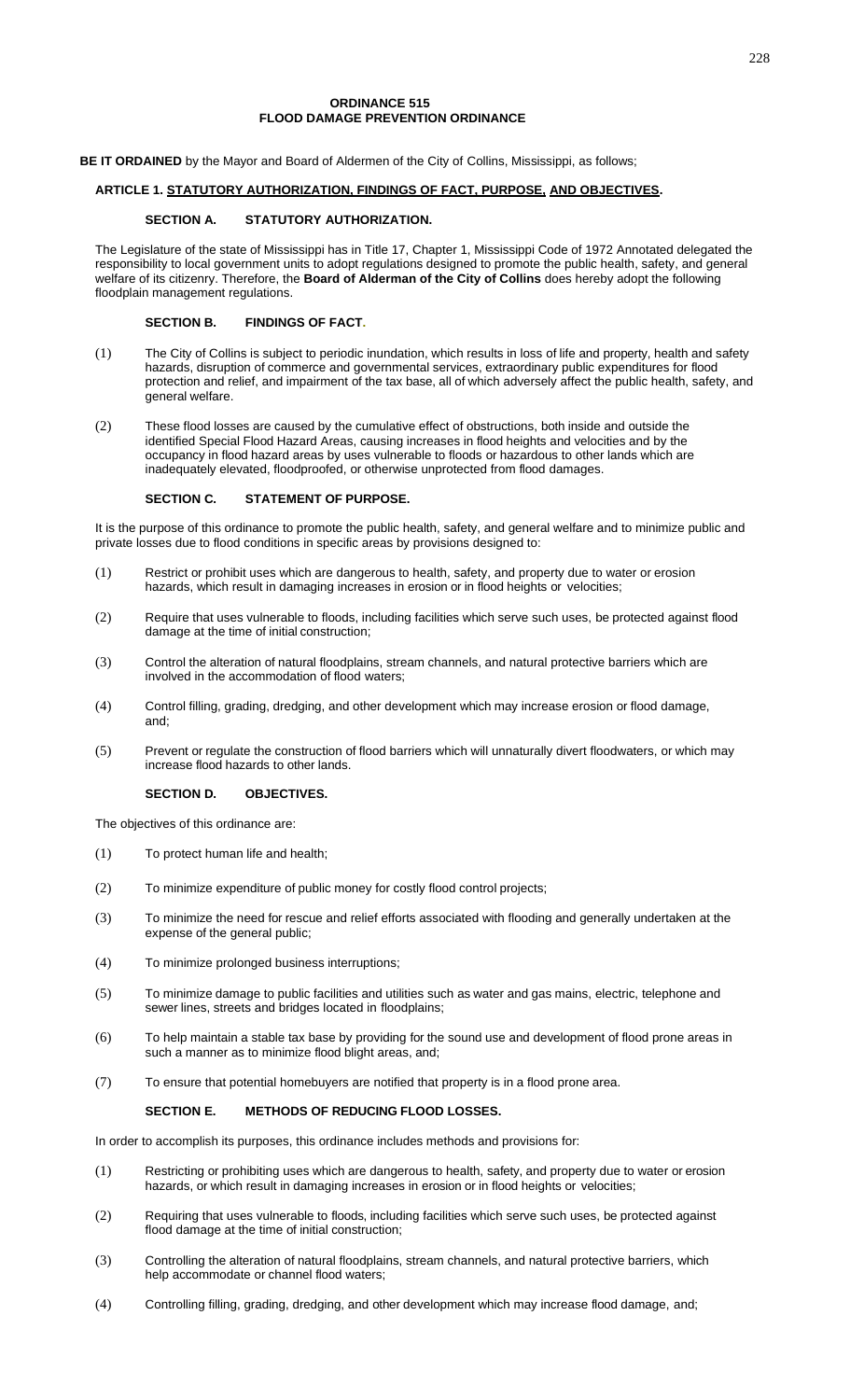(5) Preventing or regulating the construction of flood barriers that will unnaturally divert floodwaters or may increase flood hazards in other areas.

#### **ARTICLE 2. DEFINITIONS.**

Unless specifically defined below, words or phrases used in this ordinance shall be interpreted so as to give them the meaning they have in common usage and to give this ordinance it is most reasonable application.

**A Zone** is the Area of Special Flood Hazard without base flood elevations determined.

**AE Zone** is the Area of Special Flood Hazard with base flood elevations determined.

**Accessory structure** (Appurtenant structure) means a structure, which is located on the same parcel of property as the principal structure and the use of which is incidental to the use of the principal structure. Accessory structures should constitute a minimal initial investment, may not be used for human habitation, and be designed to have minimal flood damage potential. Examples of accessory structures are detached garages, carports, storage sheds, pole barns, and hay sheds.

**Addition** (to an existing building) means any walled and roofed expansion to the perimeter or height of a building. Any addition shall be considered new construction. If the addition is more than 50% of the market value of the structure, then the addition and the existing structure are now new construction.

**Appeal** means a request for a review of the Floodplain Administrator's interpretation of any provision of this ordinance or a request for a variance.

**AR/AE, AR/AH, AR/AO, and AR/A Zones** are SFHAs that result from the decertification of a previously accredited flood protection system or levee that is in the process of being restored to provide a one percent chance or greater level of flood protection. After restoration is complete, these areas will still experience residual flooding from other flooding sources.

**A99 Zone** is that part of the SFHA inundated by the one percent chance flood to be protected from the one percent chance flood by a Federal flood protection system or levee under construction, no base flood elevations are determined.

**Area of shallow flooding** means a designated AO or AH Zone on the community's Flood Insurance Rate Map (FIRM) with flood depths from one to three feet where a clearly defined channel does not exist, where the path of flooding is unpredictable and indeterminate, and where velocity flow may be evident. Such flooding is characterized by ponding or sheet flow.

**Area of special flood hazard** is the land in the floodplain within a community subject to a one percent or greater chance of flooding in any given year. This area is also referred to as the Special Flood Hazard Area (SFHA).

**Base flood** means the flood having a one percent chance of being equaled or exceeded in any given year (also called the "one percent chance flood").

**Base Flood Elevation (BFE)** is the elevation shown in the Flood Insurance Study (FIS) for Zones AE, AH, AR, AR/A, AR/AE, AR/AH, AR/AO, and VE that indicates the water surface elevation resulting from a flood that has a one percent or greater chance of being equaled or exceeded in any given year.

**Basement** means any portion of a building having its floor sub-grade (below ground level) on all sides.

#### **Building** see **Structure**.

**Community** is a political entity and/or its authorized agents or representatives that have the authority to adopt and enforce floodplain ordinances for the area under its jurisdiction.

**Community Floodplain Management Map** means any map produced by the community utilizing best available base flood elevation and floodway data that is from a federal, state, or other accepted technical source.

**Community Rating System (CRS)** is a program developed by the Federal Insurance Administration to provide incentives for those communities in the Regular Program that have gone beyond the minimum floodplain management requirements to develop extra measures to provide protection from flooding.

**Community Flood Hazard Area (CFHA)** is an area that has been determined by the Floodplain Administrator (or other delegated, designated, or qualified community official) from available technical studies, historical information, and other available and reliable sources, which may be subject to periodic inundation by floodwaters that can adversely affect the public health, safety, and general welfare. This includes areas downstream from dams.

**Critical facility** (also called critical action) means facilities for which the effects of even a slight chance of flooding would be too great. The minimum floodplain of concern for critical facilities is the 0.2 percent chance flood level. Critical facilities include, but are not limited to facilities critical to the health and safety of the public such as: emergency operations centers, designated public shelters, schools, nursing homes, hospitals, police, fire and emergency response installations, vital data storage centers, power generation and water and other utilities (including related infrastructure such as principal points of utility systems) and installations which produce, use or store hazardous materials or hazardous waste (as defined under the Clean Water Act and other Federal statutes and regulations).

**D Zone** is an area in which the flood hazard is undetermined.

**Dam** is any artificial barrier, including appurtenant works, constructed to impound or divert water, waste water, liquid borne materials, or solids that may flow if saturated. All structures necessary to maintain the water level in an impoundment or to divert a stream from its course will be considered a dam.

**Development** means any man-made change to improved or unimproved real estate, including, but not limited to, buildings or other structures, mining, dredging, filling, grading, paving, excavating, drilling operations, or storage of materials or equipment.

**Dry Floodproofing** means any combination of structural and nonstructural additions, changes, or adjustments to structures, which reduce or eliminate flood damages to real estate or improved real estate property, water, and sanitary facilities,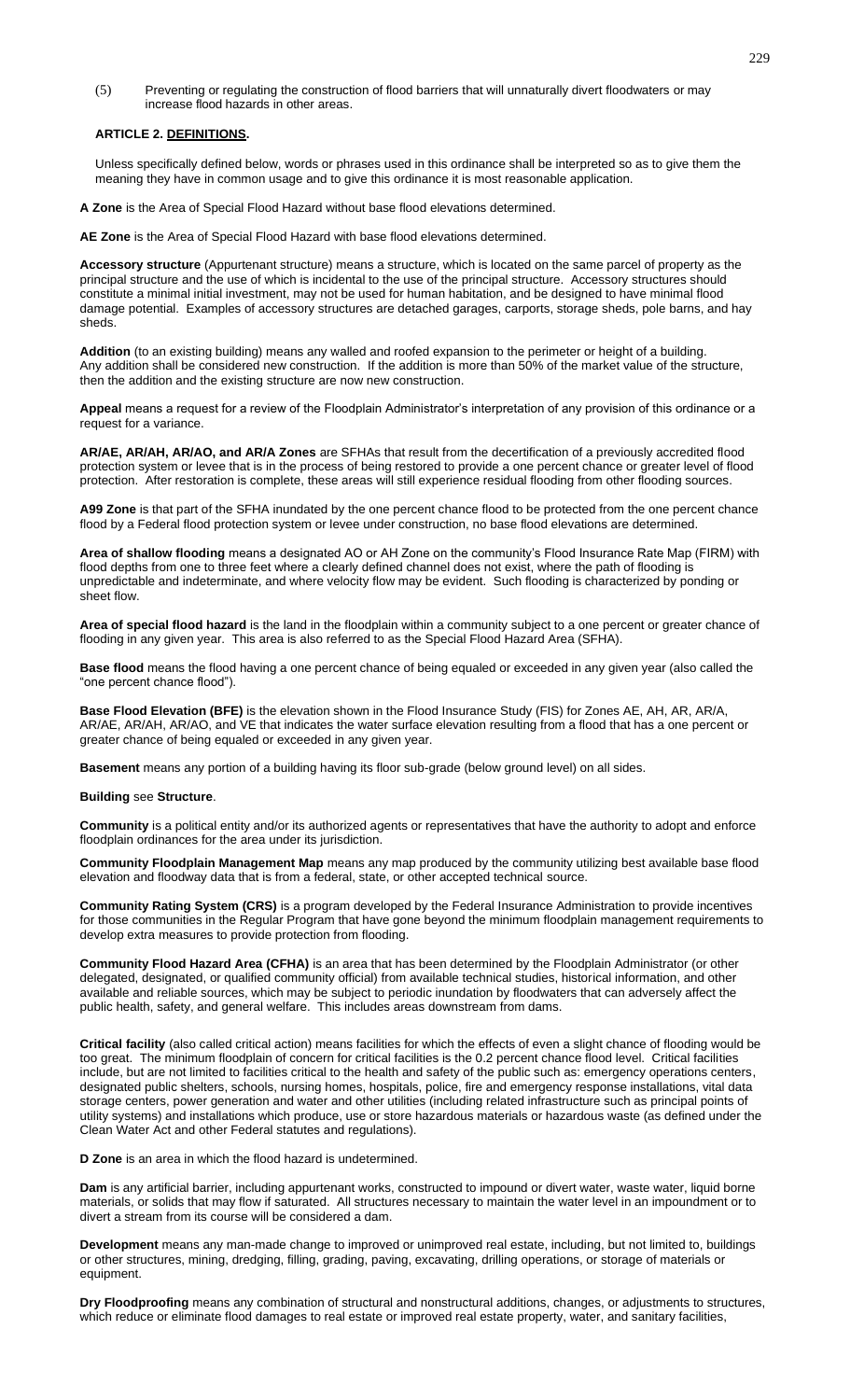structures, and their contents. Structures shall be floodproofed with a minimum of 12 inches of freeboard (more is recommended) in relation to the base flood elevation. Dry floodproofing of a pre-FIRM residential structure that has not been substantially damaged or improved is allowed. Dry floodproofing of a post-FIRM residential building is not allowed. Nonresidential structures may be dry floodproofed in all flood zones with the exception of the Coastal High Hazard Area or the Coastal AE Zone.

**Elevated building** means for insurance purposes, a non-basement building which has its lowest elevated floor raised above ground level by foundation walls, shear walls, posts, pilings, columns, or piers.

**Elevation Certificate** is a FEMA form used as a certified statement that verifies a building's elevation information.

**Emergency Program** means the first phase under which a community participates in the NFIP. It is intended to provide a first layer amount of insurance coverage for all insurable buildings in that community before the effective date of the initial FIRM.

**Enclosures below the Lowest Floor see** "Lowest Floor."

**Encroachment** means the advance or infringement of uses, plant growth, fill, excavation, buildings, structures, or development into a floodplain, which may impede or alter the flow capacity of a floodplain.

**Executive Order 11988 (Floodplain Management)** this order requires that no federally assisted activities be conducted in or have the potential to affect identified Special Flood Hazard Areas unless there is no practicable alternative.

**Executive Order 11990 (Wetlands Protection)** this order requires the avoidance of adverse impacts associated with the destruction or modification of wetlands.

**Existing Construction** means structures for which the "start of construction" commenced before date of August 5, 1985. Existing construction may also be referred to as existing structures.

**Existing manufactured home park or subdivision** means a manufactured home park or subdivision for which the construction of facilities for servicing the lots on which the manufactured homes are to be affixed (including at a minimum the installation of utilities, the construction of streets, and either final site grading or the pouring of concrete pads) is completed before the effective date of the floodplain management regulations adopted by a community.

**Expansion to an existing manufactured home park or subdivision** includes the preparation of additional sites by the construction of facilities for servicing the lots on which the manufactured homes are to be affixed (including the installation of utilities, the construction of streets, and either final site grading or the pouring of concrete pads).

**Fill** means a deposit of earthen materials placed by artificial means.

**Five-Hundred Year Flood** means the flood that has a 0.2 percent chance of being equaled or exceeded in any year. Areas subject to the 0.2 percent chance flood have a moderate risk of flooding.

**Flood or flooding** means:

- a.) A general and temporary condition of partial or complete inundation of normally dry land areas from:
	- 1.) The overflow of inland or tidal waters.
	- 2.) The unusual and rapid accumulation or runoff of surface waters from any source.
	- 3.) Mudslides (i.e., mudflows) which are proximately caused by flooding as defined in paragraph (A)(2) of this definition and are akin to a river of liquid and flowing mud on the surfaces of normally dry land areas, as when earth is carried by a current of water and deposited along the path of the current.
- b.) The collapse or subsidence of land along the shore of a lake or other body of water as a result of erosion or undermining caused by waves or currents of water exceeding anticipated cyclical levels or suddenly caused by an unusually high water level in a natural body of water, accompanied by a severe storm, or by an unanticipated force of nature, such as flash flood or an abnormal tidal surge, or by some similarly unusual and unforeseeable event which results in flooding as defined in paragraph (A)(1) of this definition

**Flood** (insurance definition) means a general and temporary condition of partial or complete inundation of two or more acres of normally dry land areas or of two or more properties (e.g., a building and a public street) from (1) overflow of inland or tidal waters (2) unusual and rapid accumulation or runoff of surface waters (3) mudflows caused by flooding.

**Flood Insurance Rate Map (FIRM)** means an official map of a community, on which FEMA has delineated both the areas of special flood hazard and the risk premium zones applicable to the community.

**Flood Insurance Study (FIS)** is the document which provides an examination, evaluation, and determination of flood hazards and, if appropriate, corresponding water surface elevations, or an examination, evaluation, and determination of mudslide and/or flood-related erosion hazards.

**Floodplain** means any land area susceptible to being inundated by flood waters from any source.

**Floodplain Administrator** is the individual appointed to administer and enforce the floodplain management regulations.

**Floodplain management** means the operation of an overall program of corrective and preventive measures for reducing flood damage and preserving and enhancing, where possible, natural resources in the floodplain, including but not limited to emergency preparedness plans, flood control works, floodplain management regulations, and open space plans.

**Floodplain management regulations** means this ordinance and other zoning ordinances, subdivision regulations, building codes, health regulations, special purpose ordinances, and other applications of police power which control development in flood-prone areas. This term describes federal, state, or local regulations in any combination thereof, which provide standards for preventing and reducing flood loss and damage.

**Floodproofing Certificate** is an official FEMA form used to certify compliance for non-residential structures in non-Coastal High Hazard Areas as an alternative to elevating buildings to or above the base flood elevation.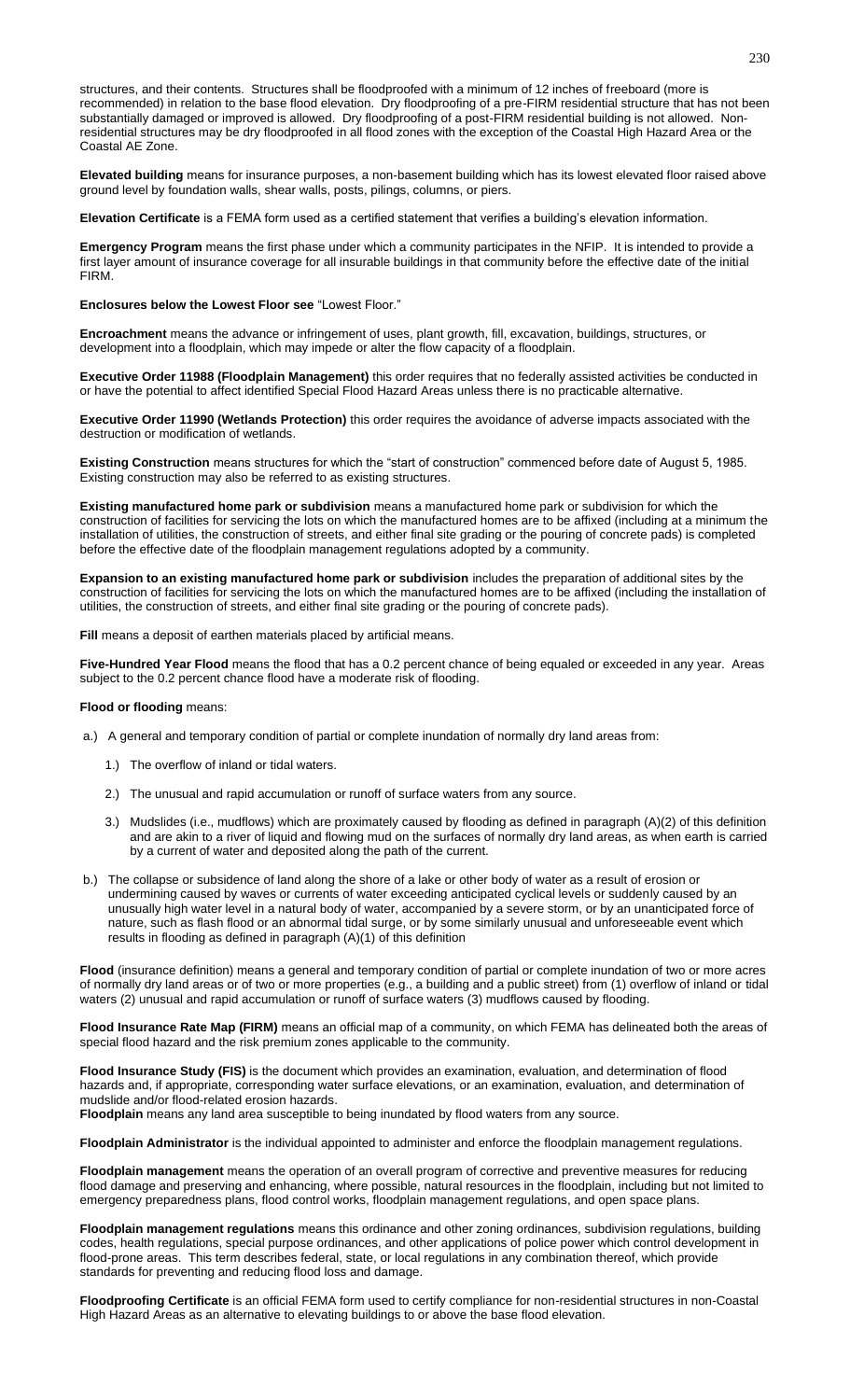#### **Floodway** *See Regulatory Floodway*.

**Floodway fringe** means that area of the special flood hazard area on either side of the regulatory floodway.

**Flood Protection Elevation** is the base flood elevation plus the community freeboard. In areas where no base flood elevations exist from any authoritative source, the flood protection elevation can be historical flood elevations or base flood elevations determined and/or approved by the floodplain administrator plus freeboard.

**Freeboard** means a factor of safety, usually expressed in feet above the BFE, which is applied for the purposes of floodplain management.

**Functionally dependent use** means a use which cannot perform its intended purpose unless it is located or carried out in close proximity to water. The term includes only docking facilities, port facilities that are necessary for the loading and unloading of cargo or passengers, ship building and ship repair facilities. The term does not include long-term storage, manufacture, processing functions, sales, administrative functions, or service facilities.

Hardship (as related to variances of this ordinance) means the exceptional difficulty that would result from a failure to grant the requested variance. The Board of Alderman requires that the variance is exceptional, unusual, and peculiar to the property involved. Mere economic or financial hardship alone is NOT exceptional. Inconvenience, aesthetic considerations, physical handicaps, personal preferences, or the disapproval of one's neighbors likewise cannot, as a rule, qualify as an exceptional hardship. All of these problems can be resolved through other means without granting a variance, even if the alternative is more expensive, or requires the property owner to build elsewhere or put the parcel to a different use than originally intended.

**Hazard potential** means the possible adverse incremental consequences that result from the release of water or stored contents due to failure of a dam or mis-operation of a dam or appurtenances. The hazard potential classification of a dam does not reflect in any way on the current condition of a dam and its appurtenant structures (e.g., safety, structural integrity, and flood routing capacity).

**High hazard dam** means a class of dam in which failure may cause loss of life, serious damage to residential, industrial, or commercial buildings; or damage to, or disruption of, important public utilities or transportation facilities such as major highways or railroads. Dams which meet the statutory thresholds for regulation that are proposed for construction in established or proposed residential, commercial, or industrial areas will be assigned this classification, unless the applicant provides convincing evidence to the contrary.

**Highest adjacent grade** means the highest natural elevation of the ground surface, prior to construction, next to the proposed walls of a building.

**Historic Structure** means any structure that is:

- a.) Listed individually in the National Register of Historic Places (a listing maintained by the Department of Interior) or preliminarily determined by the Secretary of the Interior as meeting the requirements for individual listing on the National Register;
- b.) Certified or preliminarily determined by the Secretary of the Interior as contributing to the historical significance of a registered historic or a district preliminarily determined by the Secretary to qualify as a registered historic district;
- c.) Individually listed on the State of Mississippi inventory of historic structures, or;
- d.) Individually listed on a local inventory historic places in communities with historic preservation programs that have been certified by an approved state program as determined by the Secretary of the Interior.

**Hydrologic and hydraulic engineering analyses** means the analyses performed by a professional engineer, registered in the state of Mississippi, in accordance with standard engineering practices as accepted by FEMA, used to determine flood elevations and /or floodway boundaries.

**Increased Cost of Compliance (ICC)** coverage means under the standard flood insurance policy the cost to repair a substantially flood damaged building that exceeds the minimal repair cost and that is required to bring a substantially damaged building into compliance with the local flood damage prevention ordinance. Acceptable mitigation measures are floodproofing (nonresidential), relocation, elevation, demolition, or any combination thereof. All renewal and new policies with effective dates on or after June 1, 1997, include ICC coverage.

Letter of Map Change (LOMC) is an official FEMA determination, by letter, to amend or revise effective Flood Insurance Rate Maps, Flood Boundary and Floodway Maps, and Flood Insurance Studies.

# Letter of Map Amendment (LOMA)

An amendment based on technical data showing that a property was incorrectly included in a designated SFHA, was not elevated by fill (only by a natural grade elevation) and will not be inundated by the one percent chance flood. A LOMA amends the current effective FIRM and establishes that a specific property is not located in a SFHA.

#### Letter of Map Revision (LOMR)

A revision based on technical data that, usually due to manmade changes, shows changes to flood zones, flood elevations, floodplain, and floodway delineations, and planimetric features. One common type of LOMR, a LOMR-F, is a determination concerning whether a structure or parcel has been elevated by fill above the BFE and is, therefore, excluded from the SFHA.

### Conditional Letter of Map Revision (CLOMR)

A formal review and comment by FEMA as to whether a proposed project complies with the minimum NFIP floodplain management criteria. A CLOMR does not revise effective Flood Insurance Rate Maps, Flood Boundary and Floodway Maps, or Flood Insurance Studies.

**Levee** means a man-made structure; usually earthen embankments designed and constructed in accordance with sound engineering practices to contain, control, or divert the flow of water so as to provide protection from temporary flooding.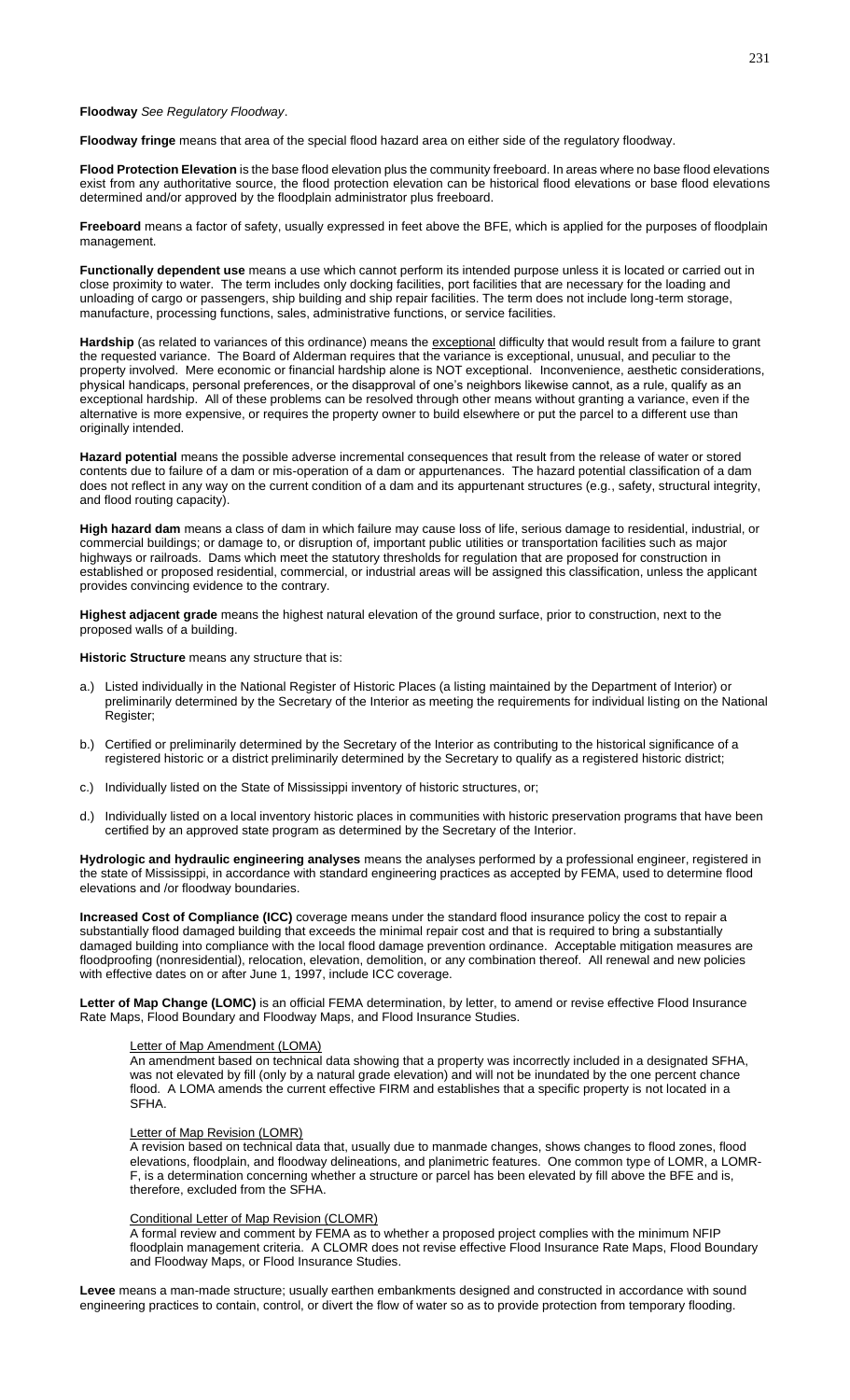Levee system means a flood protection system which consists of a levee, or levees, and associated structures, such as closure and drainage devices, which are constructed and operated in accordance with sound engineering practices. For a levee system to be recognized, the following criteria must be met. All closure devices or mechanical systems for internal drainage, whether manual or automatic, must be operated in accordance with an officially adopted operation manual (a copy of which must be provided to FEMA by the operator when levee or drainage system recognition is being sought or revised). All operations must be under the jurisdiction of a Federal or State agency, an agency created by Federal or State law, or an agency of a community participating in the NFIP.

**Low hazard dam** means a class of dam in which failure would at the most result in damage to agricultural land, farm buildings (excluding residences), or minor roads.

**Lowest adjacent grade** means the elevation of the sidewalk, patio, deck support, or basement entryway immediately next to the structure and after the completion of construction. It does not include earth that is placed for aesthetic or landscape reasons around a foundation wall. It does include natural ground or properly compacted fill that comprises a component of a building's foundation system.

**Lowest floor** means the lowest floor of the lowest enclosed area (including basement). An unfinished or flood resistant enclosure, used solely for parking of vehicles, building access, or storage, in an area other than a basement, is not considered a building's lowest floor, *provided* that such enclosure is not built so as to render the structure in violation of the non-elevation provisions of this code.

**Manufactured home** (44 CFR 59.1 definition / FEMA) means a structure, transportable in one or more sections, which is built on a permanent chassis and designed to be used with or without a permanent foundation when attached to the required utilities. The term manufactured home does not include a "recreational vehicle."

**Manufactured housing** (24 CFR 3280.3 and 3285.5 definitions / HUD) means "…a structure, transportable in one or more sections, which in the traveling mode is 8 body feet or more in width or 40 body feet in length or which when erected on-site is 320 or more square feet, and which is built on a permanent chassis and designed to be used as a dwelling with or without a permanent foundation when connected to the required utilities."

**Manufactured home park or subdivision** means a parcel (or contiguous parcels) of land divided into two or more manufactured home lots for rent or sale.

**Map Amendment** means a change to an effective NFIP map that results in the exclusion from the SFHA or an individual structure or a legally described parcel of land that has been inadvertently included in the SFHA (i.e., no alterations of topography have occurred since the date of the first NFIP map that showed the structure or parcel to be within the SFHA.

**Map Panel Number** means the four-digit number followed by a letter suffix assigned by FEMA on a FIRM. The first four digits represent the map panel, and the letter suffix represents the number of times the map panel has been revised. **Market value** means the property value (as agreed between a willing buyer and seller); excluding the value of land as established by what the local real estate market will bear. Market value can be established by independent certified appraisal; replacement cost depreciated by age of building (Actual Cash Value); or adjusted assessed values.

**Mean Sea Level** means, for the purposes of the National Flood Insurance Program, the National Geodetic Vertical Datum (NGVD) of 1929, North American Vertical Datum (NAVD) of 1988, or other datum, to which base flood elevations shown on a community's Flood Insurance Rate Map (FIRM) are referenced.

**National Flood Insurance Program (NFIP)** is the federal program that makes flood insurance available to owners of property in participating communities nationwide through the cooperative efforts of the Federal Government and the private insurance industry.

**National Geodetic Vertical Datum (NGVD)** means a vertical control, corrected in 1929, used as a reference for establishing varying elevations within the floodplain.

**New Construction** means a structure or an addition to an existing structure for which the start of construction commenced on or after the effective date of a floodplain management regulation adopted by a community and any subsequent improvements to such structure or the addition.

**New manufactured home park or subdivision** means a manufactured home park or subdivision for which the construction of facilities for servicing the lots on which the manufactured homes are to be affixed (including at a minimum, the installation of utilities, the construction of streets, and either final site grading or the pouring of concrete pads) is completed on or after the effective date of floodplain regulations adopted by a community.

**Non-Residential** means, but is not limited to; small business concerns, churches, schools, farm buildings (including grain bins and silos), pool houses, clubhouses, recreational buildings, mercantile structures, agricultural and industrial structures, warehouses, and hotels and motels with normal room rentals for less than 6 months duration.

**North American Vertical Datum (NAVD) of 1988** means a vertical control, corrected in 1988, used as a reference for establishing varying elevations within the floodplain.

**Obstruction** means, but is not limited to, any dam, wall, wharf, embankment, levee, dike, pile, abutment, protection, excavation, channel construction, bridge, culvert, building, wire, fence, rock, gravel, refuse, fill, structure, vegetation or other material in, along, across or projecting into any watercourse which may alter, impede, retard or change the direction and/or velocity of the flow of water, or due to its location, its propensity to snare or collect debris carried by the flow of water, or its likelihood of being carried downstream.

**One Percent Flood** (aka 100-Year Flood) is the flood that has a one percent chance of being equaled or exceeded in any given year. Any flood zone that begins with the letter A or V is subject to inundation by the one percent chance flood. Over the life of a 30-year loan, there is a 26-percent chance of experiencing such a flood within the SFHA.

**Participating Community** is any community that voluntarily elects to participate in the NFIP by adopting and enforcing floodplain management regulations that are consistent with the standards of the NFIP.

**Post-FIRM Construction** means new construction and substantial improvements for which start of construction occurred after December 31, 1974, or on or after the effective date of the initial FIRM of the community, whichever is later.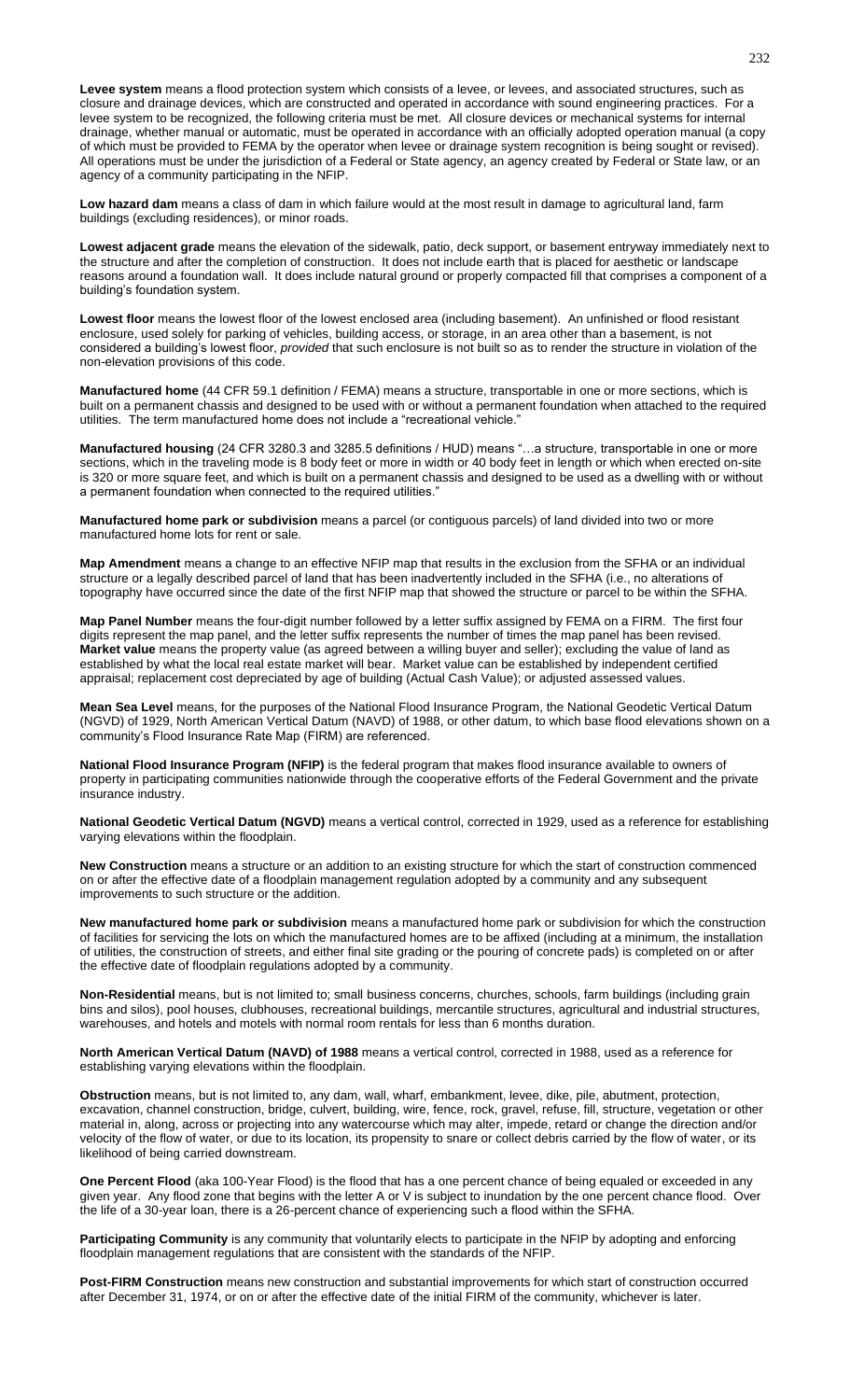**Pre-FIRM Construction** means new construction and substantial improvements for which start of construction occurred on or before December 31, 1974, or before the effective date of the initial FIRM of the community, whichever is later.

**Probation** is a means of FEMA formally notifying participating communities of the first of the two NFIP sanctions due to their failure to correct violations and deficiencies in the administration and enforcement of the local floodplain management regulations.

**Public safety and nuisance** means anything which is injurious to the safety or health of an entire community or neighborhood, or any considerable number of persons, or unlawfully obstructs the free passage or use, in the customary manner, of any navigable lake, or river, bay, stream, canal, or basin.

**Recreational vehicle** means a vehicle that is:

- a.) Licensed and titled as an RV or park model (not a permanent residence);
- b.) Built on a single chassis;
- c.) 400 square feet or less when measured at the largest horizontal projection;
- d.) Has no attached deck, porch, or shed;
- e.) Has quick-disconnect sewage, water, and electrical connectors;
- f.) Designed to be self-propelled or permanently towable by a light duty truck, and;
- g.) Designed primarily not for use as a permanent dwelling but as temporary living quarters for recreational, camping, travel, or seasonal use.

**Regular Program** means the second phase of the community's participation in the NFIP in which second layer coverage is available based upon risk premium rates only after FEMA has competed a risk study for the community.

**Regulatory floodway** means the channel of a river or other watercourse and the adjacent land areas that must be reserved in order to discharge the base flood without cumulatively increasing the water surface elevation more than one foot.

**Repair** means the reconstruction or renewal of any part of an existing building for which the start of construction commenced on or after the effective date of a floodplain management regulation adopted by a community and all such regulations effective at the time of permitting must be met.

**Repetitive Loss** means flood-related damages sustained by a structure on two separate occasions during a 10-year period for which the cost of repairs at the time of each such flood event, on the average, equals or exceeds 25 percent of the market value of the structure before the damage occurred.

**Repetitive Loss Property** is any insurable building for which two or more claims of more than \$1,000 were paid by the National Flood Insurance Program (NFIP) within any rolling 10-year period, since 1978. At least two of the claims must be more than ten days apart but, within ten years of each other. A RL property may or may not be currently insured by the NFIP.

**Section 1316** means that section of the National Flood Insurance Act of 1968, as amended, which states that no new flood insurance coverage shall be provided for any property that FEMA finds has been declared by a duly constituted state or local zoning authority or other authorized public body to be in violation of state or local laws, regulations, or ordinances that are intended to discourage or otherwise restrict land development or occupancy in flood-prone areas.

**Severe Repetitive Loss Structure** means any insured property that has met at least one of the following paid flood loss criteria since 1978, regardless of ownership:

- 1. Four or more separate claim payments of more than \$5,000 each (including building and contents payments); or
- 2. Two or more separate claim payments (building payments only) where the total of the payments exceeds the current market value of the property.

In either case, two of the claim payments must have occurred within ten years of each other. Multiple losses at the same location within ten days of each other are counted as one loss, with the payment amounts added together.

**Significant hazard dam** means a dam assigned the significant hazard potential classification where failure may cause damage to main roads, minor railroads, or cause interruption of use, or service of relatively important public utilities.

**Special flood hazard area (SFHA)** means that portion of the floodplain subject to inundation by the base flood and/or floodrelated erosion hazards as shown on a FHBM or FIRM as Zones A, AE, AH, AO, AR, AR/AE, AR/AO, AR/AH, AR/A, A99, or VE.

**Start of construction** (for other than new construction or substantial improvements under the Coastal Barrier Resources Act P. L. 97-348), includes substantial improvement, and means the date the building permit was issued, provided the actual start of construction, repair, reconstruction, or improvement was within 180 days of the permit date. The actual start means the first placement of permanent construction of a building (including a manufactured home) on a site, such as the pouring of slabs or footings, installation of piles, construction of columns, or any work beyond the stage of excavation or placement of a manufactured home on a foundation. Permanent construction does not include land preparation, such as clearing, grading, and filling; nor does it include the installation of streets and/or walkways; nor does it include excavation for a basement, footings, piers or foundations or the erection of temporary forms; nor does it include the installation on the property of accessory buildings, such as garages or sheds not occupied as dwelling units or not part of the main building. For substantial improvement, the actual start of construction means the first alteration of any wall, ceiling, floor, or other structural part of a building, whether or not that alteration affects the external dimensions of the building.

**Structure (**for floodplain management purposes), means a walled and roofed building, including a gas or liquid storage tank that is principally above ground, as well as a manufactured home.

**Structure (**for insurance purposes) means a building with two or more outside rigid walls and a fully secured roof, that is affixed to a permanent site; a manufactured home built on a permanent chassis, transported to it site in one or more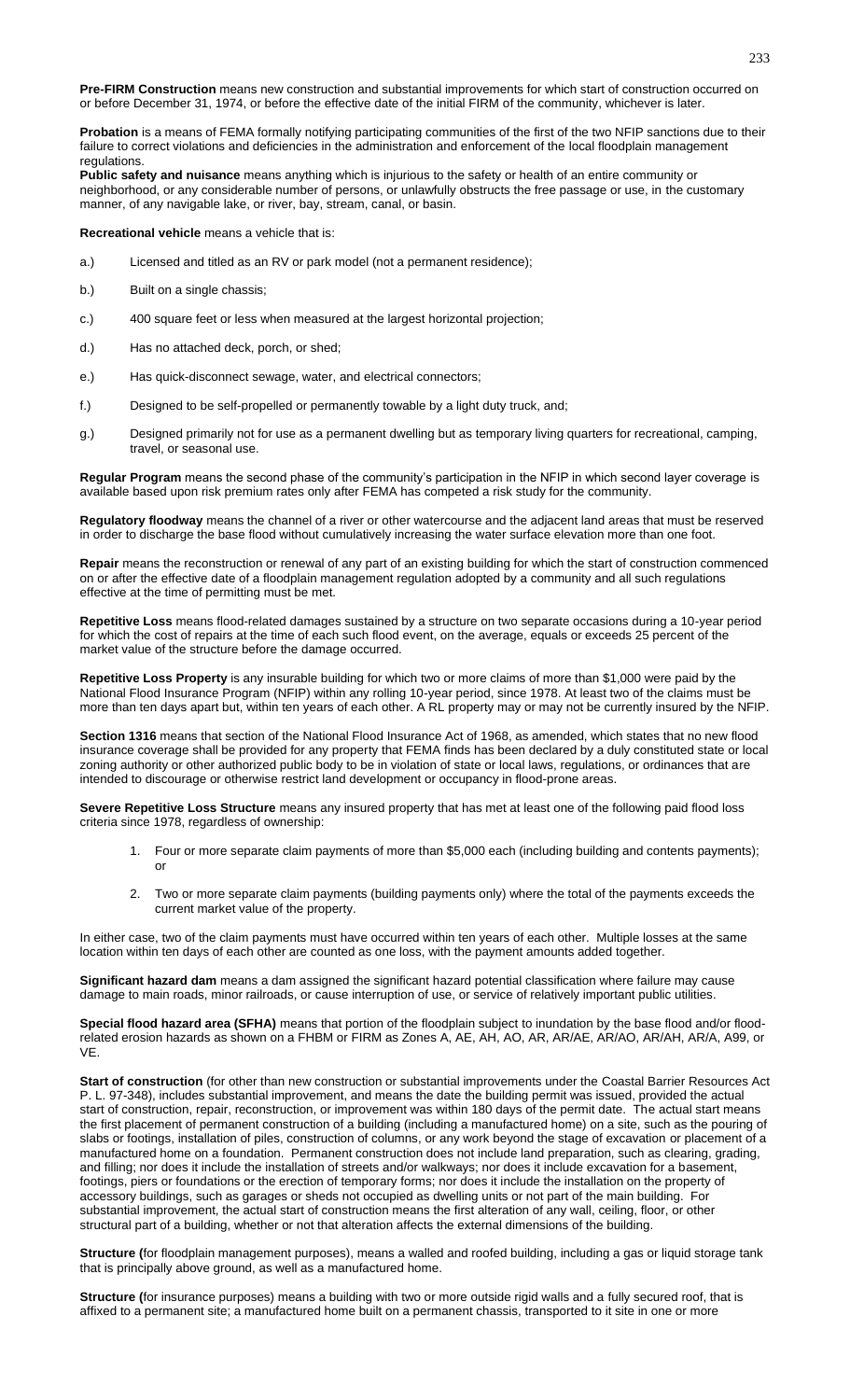sections, and affixed to a permanent foundation; or a travel trailer without wheels, built on a chassis and affixed to a permanent foundation, that is regulated under the community's floodplain management and building ordinances or laws. The term does not include a recreational vehicle or a park trailer or other similar vehicle, except as described in the last part of this definition, or a gas, or a liquid storage tank.

**Subrogation** means an action brought by FEMA when flood damages have occurred, a flood insurance claim has been paid, and all or part of the damage can be attributed to acts or omissions by a community or other third party.

**Substantial Damage** means damage of any origin sustained by a structure whereby the cost of restoring the structure to its before damaged condition would equal or exceed 50 percent of the market value of the structure before the damage occurred.

**Substantial Improvement** means any combination of reconstruction, rehabilitation, or other improvement of a structure taking place during a 10-year period in which the cumulative percentage of improvement equals or exceeds 50 percent of the current market value of the structure before the "start of construction" of the improvement. The costs for determining substantial improvement include the costs of additions. This term includes structures which have incurred repetitive loss or substantial damage, regardless of the actual repair work performed.

The term does not apply to:

- a.) Any project for improvement of a building required to correct existing violations of state or local existing health, sanitary, or safety code specifications which have been identified by the Code Enforcement Official and which are minimum necessary to assure safe living conditions, provided that said code deficiencies were not caused by neglect or lack of maintenance on the part of the current or previous owners or;
- b.) Any alteration of a "historic structure" provided that the alteration will not preclude the structure's continued designation as a "historic structure."

**Substantially improved existing manufactured home parks or subdivisions** means manufactured home parks or subdivisions where the repair, reconstruction, rehabilitation or improvement of the streets, utilities and pads equals or exceeds 50 percent of the value of the streets, utilities and pads before the repair, reconstruction or improvement commenced.

**Suspension** means the removal, with or without probation, of a participating community from the NFIP because the community failed to adopt and enforce the compliant floodplain management regulations required for participation in the NFIP.

**Variance** is a grant of relief from the requirements of this ordinance.

**Violation** means the failure of a structure or other development to be fully compliant with this ordinance. A structure or other development without the elevation certificate, other certifications, or other evidence of compliance required in this ordinance is presumed to be in violation until such time as that documentation is provided.

**Watercourse** means any flowing body of water including a river, creek, stream, or a branch.

**Water surface elevation** means the height, in relation to the National Geodetic Vertical Datum (NGVD) of 1929, the North American Vertical Datum (NAVD) of 1988, (or other datum, where specified) of floods of various magnitudes and frequencies in the floodplains of coastal or riverine areas.

**Wet floodproofing** means a method of construction which allows water to enter a structure in such a way that will minimize damage to the structure and its contents. Wet floodproofing is appropriate for functionally dependent use and uses that facilitate open space use by variance only, structures utilized for parking or limited storage, or when all other techniques are not technically feasible. Wet floodproofing shall not be utilized as a method to satisfy the requirements of this ordinance for bringing substantially damaged or improved structures into compliance. Wet floodproofing is not allowed in lieu of complying with the lowest floor elevation requirements for new residential buildings.

**X Zones (shaded)** are areas of 0.2 percent chance flood that are outside of the SFHA subject to the one percent chance flood with average depths of less than one foot, or with contributing drainage area less than one square mile and areas protected by certified levees from the base flood.

**X Zones (unshaded)** are areas determined to be outside the 0.2 percent chance floodplain.

**Zone** means a geographical area shown on a Flood Hazard Boundary Map or a Flood Insurance Rate Map that reflects the severity or type of flooding in the area.

# **ARTICLE 3. GENERAL PROVISIONS.**

### **SECTION A. LANDS TO WHICH THIS ORDINANCE APPLIES.**

This ordinance shall apply to all areas of special flood hazard (SFHA) areas within the jurisdiction of the Board of Alderman of the City of Collins.

### **SECTION B. BASIS FOR ESTABLISHING THE AREAS OF SPECIAL FLOOD HAZARD.**

The areas of special flood hazard identified by the Federal Emergency Management Agency in the current scientific and engineering report entitled "The Flood Insurance Study (FIS) for Covington County, Mississippi and Incorporated Areas", dated April 5, 2010 with the accompanying Flood Insurance Rate Map(s) (FIRM) (multiple panel) Index No. 28031CIND0A and other supporting data, along with Digital Flood Insurance Rate Maps (DFIRM) are adopted by reference and declared to be part of this ordinance. The Flood Insurance Study and maps are on file at the Covington County Emergency Management Agency Office.

### **SECTION C. ESTABLISHMENT OF FLOODPLAIN DEVELOPMENT PERMIT.**

A development permit shall be required in conformance with the provision of this ordinance prior to the commencement of any development activities in identified areas of special flood hazard and community flood hazard areas within the community.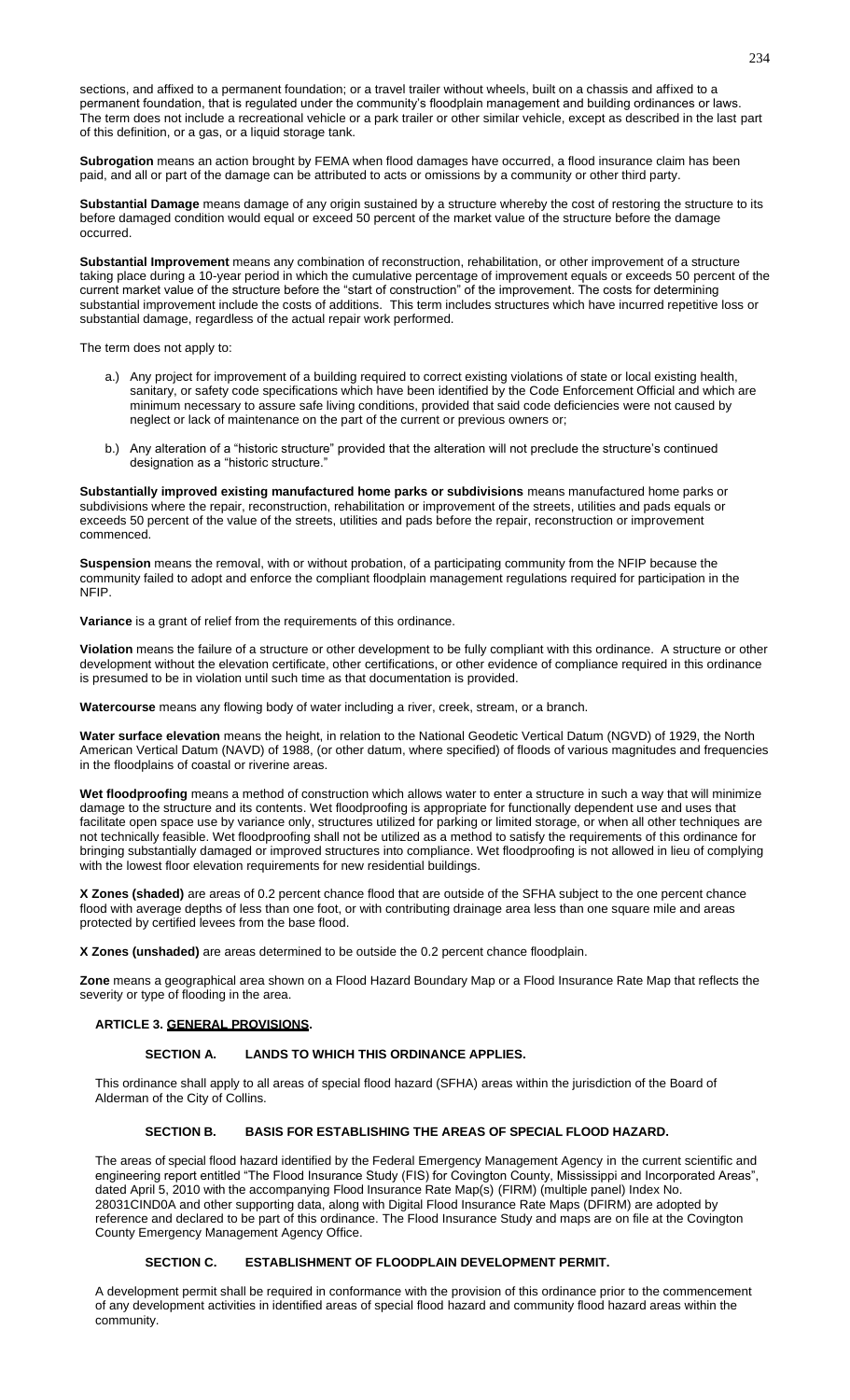# **SECTION D. COMPLIANCE.**

No structure or land shall hereafter be located, extended, converted, or structurally altered without full compliance with the terms of this ordinance and other applicable regulations.

# **SECTION E. ABROGATION AND GREATER RESTRICTIONS.**

This ordinance is not intended to repeal, abrogate, or impair any existing easements, covenants, or deed restrictions. However, where this ordinance and another conflict or overlap, whichever imposes the more stringent restrictions shall prevail.

# **SECTION F. INTERPRETATION.**

In the interpretation and application of this ordinance all provisions shall be:

- (1) Considered as minimum requirements;
- (2) Liberally construed in favor of the governing body, and;
- (3) Deemed neither to limit nor repeal any other powers granted under state statutes.

### **SECTION G. WARNING AND DISCLAIMER OF LIABILITY.**

The degree of flood protection required by this ordinance is considered reasonable for regulatory purposes and is based on scientific and engineering consideration. Larger floods can and will occur on rare occasions. Flood heights may be increased by man-made or natural causes. This ordinance does not imply that land outside the areas of special flood hazard and community flood hazard areas or uses permitted within such areas will be free from flooding or flood damages. This ordinance shall not create liability on the part of the Board of Alderman of the City of Collins or by any officer or employee thereof for any flood damages that result from reliance on this ordinance, or any administrative decision lawfully made hereunder.

# **SECTION H. ENFORCEMENT, PENALTIES, AND VIOLATIONS.**

Civil penalties. Violation of the provisions of this ordinance or failure to comply with any of its requirements, including violation of conditions and safeguards established in connection with grants of variance or special exceptions, shall constitute a misdemeanor. Any person who violates this ordinance or fails to comply with any of its requirements shall, upon conviction thereof, be fined not more than one hundred dollars (\$100) or imprisoned for not more than thirty (30) days, or both, and in addition, shall pay all costs and expenses involved in the case. Each day such violation continues shall be considered a separate offense. Nothing herein contained shall prevent the Floodplain Administrator from taking such other lawful actions as are necessary to prevent or remedy any violation.

### **ARTICLE 4. ADMINISTRATION.**

### **SECTION A. DESIGNATION OF FLOOD DAMAGE PREVENTION ORDINANCE ADMINISTRATOR.**

The Board of Alderman of the City of Collins hereby appoints the Covington County EMA Director Brennon Chancellor Floodplain Administrator to administer and implement the provisions of this ordinance and is herein referred to as the Floodplain Administrator and/or the administrator.

#### **SECTION B. PERMIT PROCEDURES.**

Application for a Development Permit shall be made to the Floodplain Administrator on forms furnished by him or her prior to any development activities, and may include, but not be limited to, the following plans in duplicate drawn to scale showing the nature, location, dimensions, and elevations of the area in question; existing or proposed structures, earthen fill, storage of materials or equipment, drainage facilities, and the location of the foregoing. Specifically, the following information is required:

- (1) Application Stage.
	- a.) Elevation in relation to mean sea level of the proposed lowest floor (including basement) of all buildings, which will be submitted on a FEMA Elevation Certificate Form by a State of Mississippi registered engineer or surveyor;
	- b.) Elevation in relation to mean sea level to which any non-residential building in an A Zone will be floodproofed;
	- c.) Certificate from a State of Mississippi registered professional engineer or architect that the non- residential flood-proofed building will meet the floodproofing criteria in Article 4, Section B (2), Article 5, Section B (2) and Section D (2);
	- d.) Description of the extent to which any watercourse will be altered or relocated as result of proposed development.
- (2) Finished Construction:

Upon completion of construction, a FEMA Elevation Certificate Form which depicts all finished construction elevations is required to be submitted to the Floodplain Administrator. If the project includes a floodproofing measure, a FEMA floodproofing certificate is required to be submitted by the permit holder to the Floodplain Administrator.

### **SECTION C. POWERS, DUTIES, AND RESPONSIBILITIES OF THE FLOODPLAIN ADMINISTRATOR.**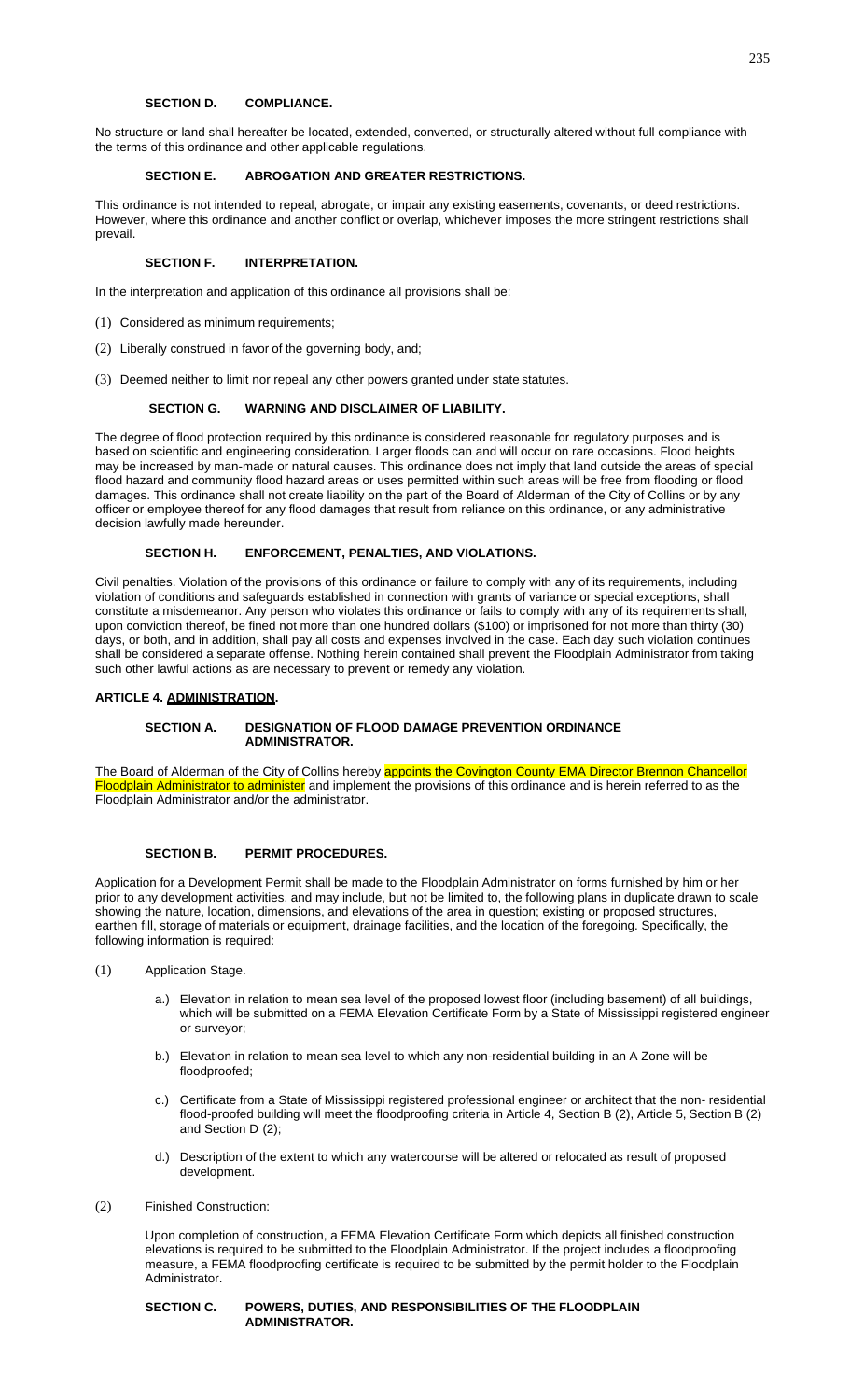The Floodplain Administrator and his or her designated staff is hereby authorized and directed to enforce the provisions of this ordinance. The Administrator is further authorized to render interpretations of this ordinance, which are consistent with its spirit and purpose.

- (1) Right of Entry
	- a.) Whenever necessary to make an inspection to enforce any of the provisions of this ordinance, or whenever the Administrator has reasonable cause to believe that there exists in any building or upon any premises any condition or ordinance violation which makes such building, structure or premises unsafe, dangerous or hazardous, the Administrator may enter such building, structure or premises at all reasonable times to inspect the same or perform any duty imposed upon the Administrator by this ordinance.
	- b.) If such building or premises are occupied, the Administrator shall first present proper credentials and request entry. If such building, structure, or premises are unoccupied, he shall first make a reasonable effort to locate the owner or other persons having charge or control of such building or premises.
	- c.) If entry is refused, the Administrator shall have recourse to every remedy provided by law to secure entry.
	- d.) When the Administrator shall have first obtained a proper inspection warrant or other remedy provided by law to secure entry, no owner or occupant or any other persons having charge, care or control of any building, structure, or premises shall fail or neglect, after proper request is made as herein provided, to promptly permit entry therein by the Administrator for the purpose of inspection and examination pursuant to this ordinance.
- (2) Stop Work Orders
	- a.) Upon notice from the Administrator, work on any building, structure or premises that is being performed contrary to the provisions of this ordinance shall immediately cease. Such notice shall be in writing and shall be given to the owner of the property, or to his or her agent, or to the person doing the work, and shall state the conditions under which work may be resumed.
- (3) Revocation of Permits
	- a.) The Administrator may revoke a permit or approval, issued under the provisions of this ordinance, in case there has been any false statement or misrepresentation as to the material fact in the application or plans on which the permit or approval was based.
	- b.) The Administrator may revoke a permit upon determination that the construction, erection, alteration, repair, moving, demolition, installation, or replacement of the structure for which the permit was issued is in violation of, or not in conformity with, the provisions of this ordinance.
- (4) Duties of the Administrator

Duties of the administrator shall include, but not be limited to:

- a.) Review all development permits to assure that the permit requirements of this ordinance have been satisfied.
- b.) Review proposed development to assure that all necessary permits have been received from those governmental agencies from which approval is required by Federal or State law, including section 404 of the Federal Water Pollution Control Act Amendments of 1972, 33 U.S.C. 1334. Additionally, require the permittee to obtain and submit copies of any required federal or state permits and maintain them on file with the development permit.
- c.) Perform a minimum of three inspections to ensure that all applicable ordinance and floodplain development requirements have been satisfied. The first inspection upon the establishment of the Base Flood Elevation reference mark at the development site; the second upon the establishment of the structure's footprint prior to pouring the slab or the establishment of the lowest floor in an elevated foundation system; and the final inspection upon completion and submission of the required finished construction elevation certificate.
- d.) Verify any required setback distances.
- e.) Verify that all placement of fill or grading is according to certified plans. Assure that any fill being used as part of the structure's foundation system (not allowed in a CHHA) is both clean material and properly compacted and placed. A professional certification that any structure built on fill is reasonably safe from flooding can be requested of the builder/developer.
- f.) Verify adequate placement and size of any required flood vents in regard to the number of openings, their location, size, and height above ground level.
- g.) Ensure that a crawlspace has adequate vents or openings and that the interior grade is at or above the exterior grade.
- h.) Verify that the structure's utilities, duct work, and HVAC systems are at or above the base flood elevation.
- i.) Notify adjacent communities, the NFIP State Coordinator, and other federal and/or state agencies with statutory or regulatory authority prior to any alteration or relocation of a watercourse.
- j.) Assure that maintenance is provided within the altered or relocated portion of said watercourse so that the flood-carrying capacity is maintained.
- k.) Verify and record the actual elevation (in relation to mean sea level) of the lowest floor (including basement) of all new construction and substantially improved buildings, in accordance with Article 4, Section B (2). Information must be recorded on the FEMA Elevation Certificate Form.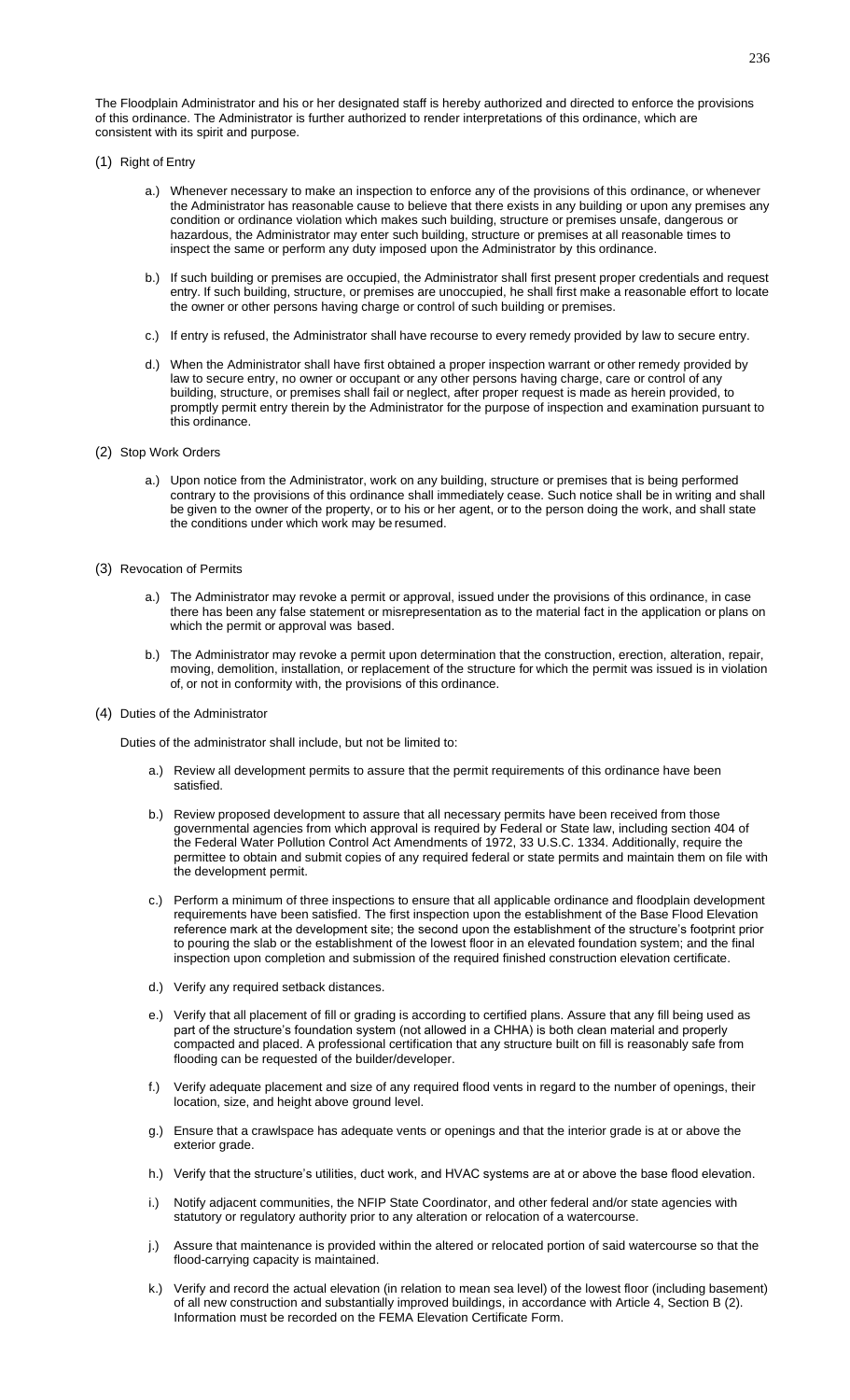- l.) Verify and record the actual elevation (in relation to mean sea level) to which the new construction and substantially improved buildings have been floodproofed, in accordance with Article 4, Section B (2). Information must be recorded on the FEMA Elevation Certificate Form.
- m.) Review certified plans and specifications for compliance.
- n.) Make the necessary interpretation where interpretation is needed as to the exact location of boundaries of the areas of special flood hazard (for example, where there appears to be a conflict between a mapped boundary and actual field conditions). The person contesting the location of the boundary shall be given a reasonable opportunity to appeal the interpretation as provided in this Article.
- o.) Obtain, review, and reasonably utilize any base flood elevation and floodway data available from a federal, state, or other source when base flood elevation data or floodway data have not been provided in accordance with Article 3, Section B, in order to administer the provisions of Article 5.
- p.) Provide information, testimony, or other evidence, as needed during variance request hearings.
- q.) Conduct the following actions when damage occurs to a building or buildings:
	- (i) Determine whether damaged structures are located within the Special Flood Hazard Area;
	- (ii) Conduct damage assessments for those damaged structures located in the SFHA, and;
	- (iii) Make a reasonable attempt to notify owner(s) of damaged structure(s) of the requirement to obtain a building permit / floodplain development permit prior to repair, rehabilitation, or reconstruction.
- r.) Perform such other inspections as may be required to ensure compliance with the other provisions of this ordinance.

### **ARTICLE 5. PROVISIONS FOR FLOOD HAZARD REDUCTION.**

## **SECTION A. GENERAL STANDARDS FOR ALL ZONES.**

In all areas of special flood hazard the following provisions are required:

- (1) New construction and substantial improvements shall be anchored to prevent flotation, collapse, and lateral movement of the structure.
- (2) Manufactured homes shall be anchored to prevent flotation, collapse, and lateral movement. Methods of anchoring may include, but are not limited to, use of over-the-top or frame ties to ground anchors. Dry stacked blocks (stacked without the use of mortar or cement to bond them together) are not to be used as an anchor/elevation method. This standard shall be in addition to and consistent with applicable state requirements for resisting wind forces.
- (3) New construction and substantial improvements shall be constructed with materials and utility equipment resistant to flood damage.
- (4) New construction or substantial improvements shall be constructed by methods and practices that minimize flood damage.
- (5) Electrical, heating, ventilation, plumbing, air conditioning equipment and other service facilities shall be designed and/or located so as to prevent water from entering or accumulating within the components during conditions of flooding, such facilities shall be located a minimum two (2) feet above the Base Flood Elevation.
- (6) New and replacement water supply systems shall be designed to minimize or eliminate infiltration of flood waters into the system.
- (7) New and replacement sanitary sewage systems shall be designed to minimize or eliminate infiltration of flood waters into the systems and discharges from the systems into flood waters.
- (8) On-site waste disposal systems shall be located and constructed to avoid impairment to them or contamination from them during flooding.
- (9) Any alteration, repair, reconstruction, or improvements to a building that is in compliance with the provisions of this ordinance shall meet the requirements of "new construction" as contained in this ordinance.
- (10) Any alteration, repair, reconstruction, or improvements to a building that is not in compliance with the provisions of this ordinance, shall be undertaken only if said non-conformity shall meet the requirements of "new construction" as contained in this ordinance.
- (11) All gas and liquid storage tanks (both above and below ground) shall be adequately anchored to prevent floatation, lateral movement resulting from hydrodynamic forces, and the effects of buoyancy.
- (12) When new construction and substantial improvements are located in multiple flood zones or in a flood zone with multiple base flood elevations, they shall meet the requirement for the more stringent flood zone and the highest base flood elevation.
- (13) Require that all manufactured homes be placed or installed using methods and practices which minimize flood damage. Manufactured homes must be elevated and anchored to resist flotation, collapse, or lateral movement. Dry stacked blocks (stacked without the use of mortar or cement to bond them together) are not allowed within the Special Flood Hazard Area.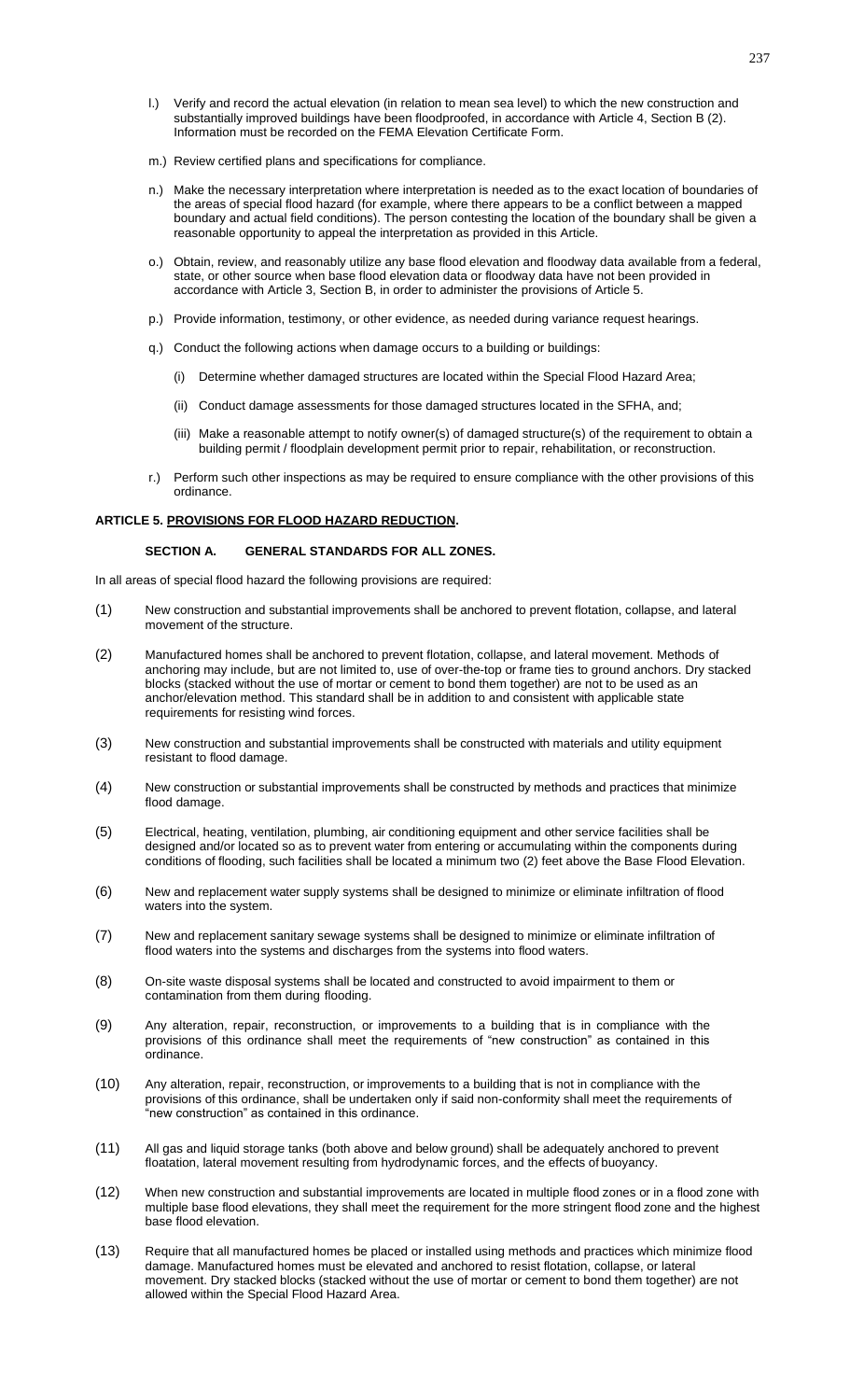- (14) New construction and substantial improvement of any building shall have the lowest floor (including basement) at least one foot above the centerline of the designated street, unless the topography of the property does not allow for strict adherence as determined by the Floodplain Administrator.
- (15) Storage or processing of materials that are hazardous, flammable, explosive, or in time of flooding could become buoyant and pose an obstruction to flow, are prohibited within the community special flood hazard areas, to include identified floodways. Storage of material or equipment not otherwise prohibited shall be firmly anchored to prevent flotation.
- (16) New construction and substantial improvements of structures built on fill shall be constructed on properly designed and compacted fill that extends 10 feet to 15 feet beyond the building walls before dropping below the base flood elevation, and shall have appropriate protection from erosion and scour as follows:
	- a.) Fill sites, upon which structures will be constructed or placed, must be compacted to 95 percent of the maximum density obtainable with the Standard Proctor Test method or an acceptable equivalent method.
	- b.) Fill slopes shall be no steeper than one foot vertical to two feet horizontal.
	- c.) Adequate protection against erosion must be provided for fill slopes. When expected velocities during the occurrence of the base flood are greater than five feet per second, armoring with stone or rock protection or material that will provide equivalent resistance will be provided. When expected velocities during the base flood are five feet per second or appropriate protection shall be provided by covering them with vegetative cover at a minimum.
	- d.) Fill shall be composed of clean granular or earthen material.

#### **SECTION B. SPECIFIC STANDARDS FOR RIVERINE ZONES.**

In all areas of special flood hazard designated on the community's FIRM, where base flood elevation data have been provided, as set forth in Article 3, Section B, the following provisions, in addition to the standards of Article 5, Section A, are required:

- (1) Residential Construction. New construction and substantial improvement of any residential building (including manufactured home) shall have the lowest floor, including basement, elevated no lower than two (2) feet above the base flood elevation. Should solid foundation perimeter walls be used to elevate a structure, flood openings sufficient to automatically equalize hydrostatic flood forces on exterior walls of enclosures that are subject to flooding, shall be provided in accordance with standards of Article 5, Section B (4).
- (2) Non-Residential Construction. New construction and substantial improvement of any commercial, industrial, or non-residential building (including manufactured building) shall have the lowest floor, including basement, elevated two (2) feet above the base flood elevation. Buildings located in all A Zones may, together with attendant utility and sanitary facilities, be floodproofed in lieu of being elevated provided that all areas of the building below the base flood elevation plus a minimum of one (1) foot of freeboard are watertight with walls substantially impermeable to the passage of water and use structural components having the capability of resisting hydrostatic and hydrodynamic loads and the effect of buoyancy. Dry floodproofing is allowed only where flood velocities are less than or equal to five feet per second. A registered professional engineer or architect shall certify that the standards of this subsection are satisfied. A Flood Emergency Operation Plan and an Inspection and Maintenance Plan must be provided by the design professional for the building. Such certification shall be provided to the Floodplain Administrator.
- (3) In special flood hazard areas with base flood elevations (AE Zones) but without floodways, no encroachments, including fill material or structures, shall be permitted unless certification by a registered professional engineer is provided demonstrating that the cumulative effect of the proposed development, when combined with all other existing and anticipated development, will not increase the water surface elevation of the base flood more than one foot at any point within the community. The engineering certification must be supported by technical data that conforms to standard hydraulic engineering principles.
- (4) Enclosures. New construction and substantial improvements that include fully enclosed areas formed by foundation and other exterior walls below the lowest floor shall be designed to preclude finished living space and designed to allow for the entry and exit of floodwaters to automatically equalize hydrostatic flood forces on exterior walls. Enclosed areas, including crawl spaces, shall be used solely for parking of vehicles, building access, and storage.
	- a.) Designs for complying with this requirement must either be certified by a professional engineer or architect or meet or exceed the following criteria:
		- (i) Provide a minimum of two openings, on different sides of each enclosed area; if a structure has more than one enclosed area below the base flood elevation, each shall have openings on exterior walls;
		- (ii) The total net area of all openings shall be at least one square inch for each square foot of enclosed area, or the openings shall be designed, and the construction documents shall include a statement that the design and installation will provide for equalization of hydrostatic flood forces on exterior walls by allowing for the automatic entry and exit of floodwaters;
		- (iii) The bottom of all openings shall be no higher than one foot above interior grade (which must be equal to in elevation or higher than the exterior grade);
		- (iv) Openings may be equipped with screens, louvers, valves or other coverings or devices provided they permit the automatic flow of floodwaters in both directions and automatically equalize hydrostatic flood loads on exterior walls, and;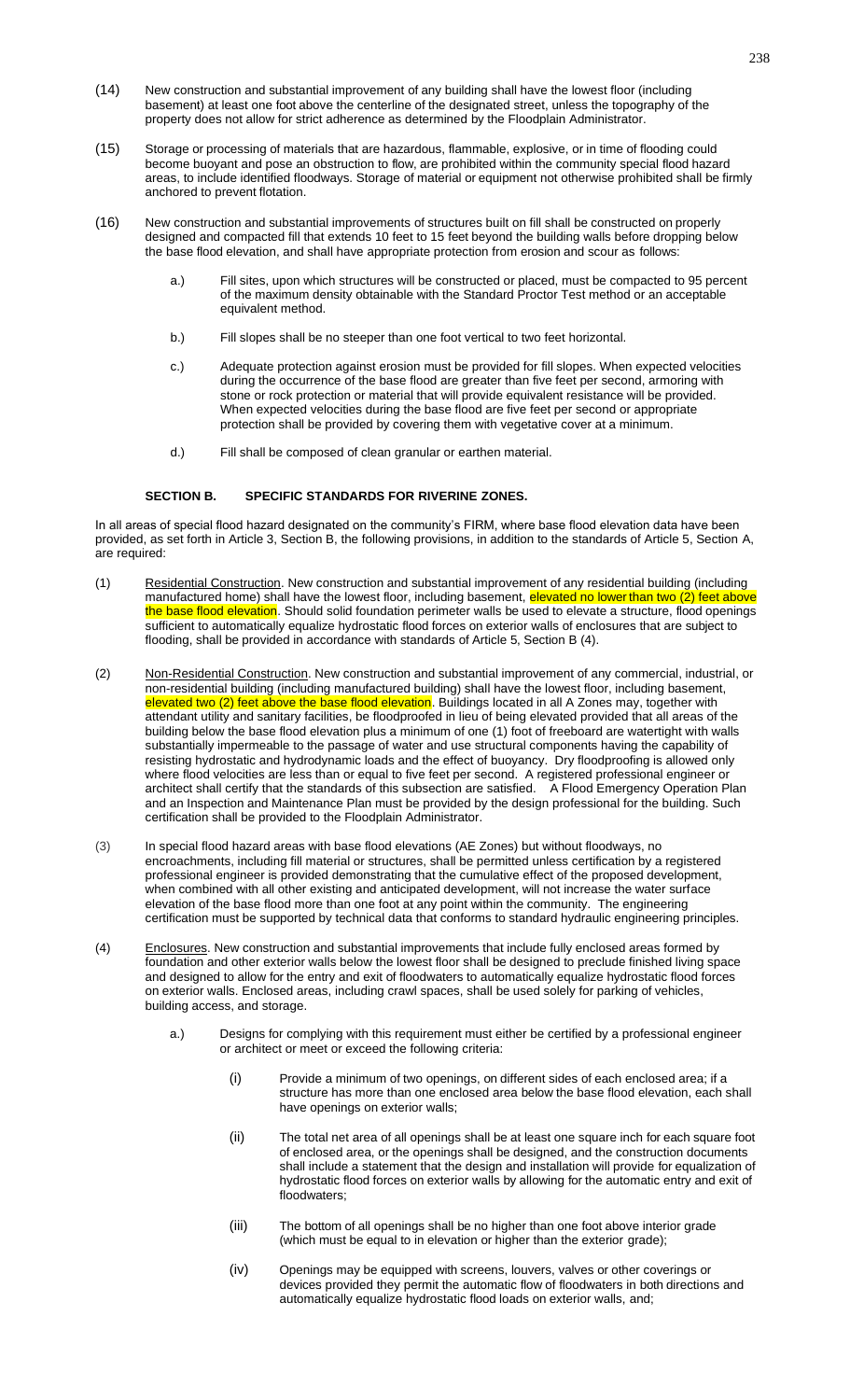- b.) Access to the enclosed area shall be minimum necessary to allow for parking of vehicles (garage door) or limited storage of maintenance equipment used in connection with the premises (standard exterior door) or entry to the living area (stairway or elevator); and,
- c.) The interior portion of such enclosed area shall not be finished or partitioned into separate rooms.
- (5) Detached storage buildings, sheds, or other like accessory improvements, excluding detached garages, carports, and boat houses, shall solely be used for parking of vehicles and storage. Such storage space shall not be used for human habitation and shall be limited to storage of items that can withstand exposure to the elements and have low flood damage potential. The storage space shall be constructed of flood resistant or breakaway materials, and equipment and service utilities, such as electrical outlets, shall be limited to essential lighting and other incidental uses, and must be elevated or floodproofed. Flood openings in accordance with the standards of Article 5 Section B (4) shall also be required. These accessory structures shall be constructed and placed on the building site so as to offer the minimum resistance to the flow of floodwaters. Accessory improvements and other appurtenant structures shall be firmly anchored to prevent flotation that may result in damage to other structures.
- (6) Standards for Manufactured Homes and Recreational Vehicles.
	- a.) All manufactured homes placed, or substantially improved, on individual lots or parcels, in existing manufactured home parks or subdivisions, in expansions to existing manufactured home parks or subdivisions, in new manufactured home parks or subdivisions or in substantially improved manufactured home parks or subdivisions, must meet all the requirements for new construction, including elevation and anchoring and the flood openings requirements of Article 5, Section B (4). Manufactured homes must be:
		- (i) Elevated on a permanent foundation to have its lowest floor elevated to no lower than two (2) feet above the base flood elevation, and;
		- (ii) Securely anchored to an adequately anchored foundation system to resist flotation, collapse, and lateral movement, and;
		- (iii) Require that all manufactured homes be placed or installed using methods and practices which minimize flood damage. Manufactured homes must be elevated and anchored to resist flotation, collapse, or lateral movement. Dry stacked blocks (stacked without the use of mortar or cement to bond them together) are not allowed within the Special Flood Hazard Area.
	- b.) All recreational vehicles placed on sites must either:
		- (i) Be on site for fewer than 180 consecutive days and shall leave the site and obtain a new permit before returning to the same site, and;
		- (ii) Be fully licensed and ready for highway use, or;
		- (iii) Must meet all the requirements for new construction, including anchoring and elevation requirements of this Article 5, Section B (7) (a) above.

A recreational vehicle is ready for highway use if it is licensed and insured in accordance with the state of Mississippi motor vehicle regulations, is on its wheels or jacking system, is attached to the site only by quick disconnect type utilities and security devices and has no permanently attached additions.

- (7) Floodways. Located within areas of special flood hazard adopted by reference in Article 3, Section B, are areas designated as floodways. Since the floodway is an extremely hazardous area due to the velocity of flood waters which carry debris, potential projectiles and has erosion potential, the following provisions shall apply:
	- a.) Prohibit encroachments, including fill, new construction, substantial improvements, and other developments unless certification (with supporting technical data) by a registered professional engineer is provided demonstrating that encroachments shall not result in any increase in flood levels during occurrence of the base flood discharge;
	- b.) If Article 5, Section B (8) (a) above is satisfied, all new construction and substantial improvements shall comply with all applicable flood damage prevention standards of Article 5.
	- c.) Prohibit the placement of manufactured homes (mobile homes), except in an existing manufactured home (mobile homes) park or subdivision. A replacement manufactured home may be placed on a lot in an existing manufactured home park or subdivision provided the anchoring standards of Article 5, Section A (2), and the standards of Article 5, Section B (1) through (3) and the encroachment standards of this Article 5, Section B (8) (a), are met.

# **SECTION C. STANDARDS FOR STREAMS WITHOUT BASE FLOOD ELEVATIONS AND FLOODWAYS.**

When base flood elevation data and floodway data are not available in accordance with Article 3, Section A, in Special Flood Hazard Areas and Community Flood Hazard Areas without base flood elevation data, new construction and substantial improvements shall be elevated or floodproofed to elevations established by the community. The following provisions in addition to the standards of Article 5 Section A and the enclosure standards of Article 5 Section B (4) shall apply:

- (1) Require that all new subdivision proposals and other proposed developments (including proposals for manufactured home parks and subdivisions) that are five lots or five acres, whichever is lesser, include within such proposals base flood elevation data;
- (2) The Floodplain Administrator shall obtain, review, and reasonably utilize anybase flood elevation and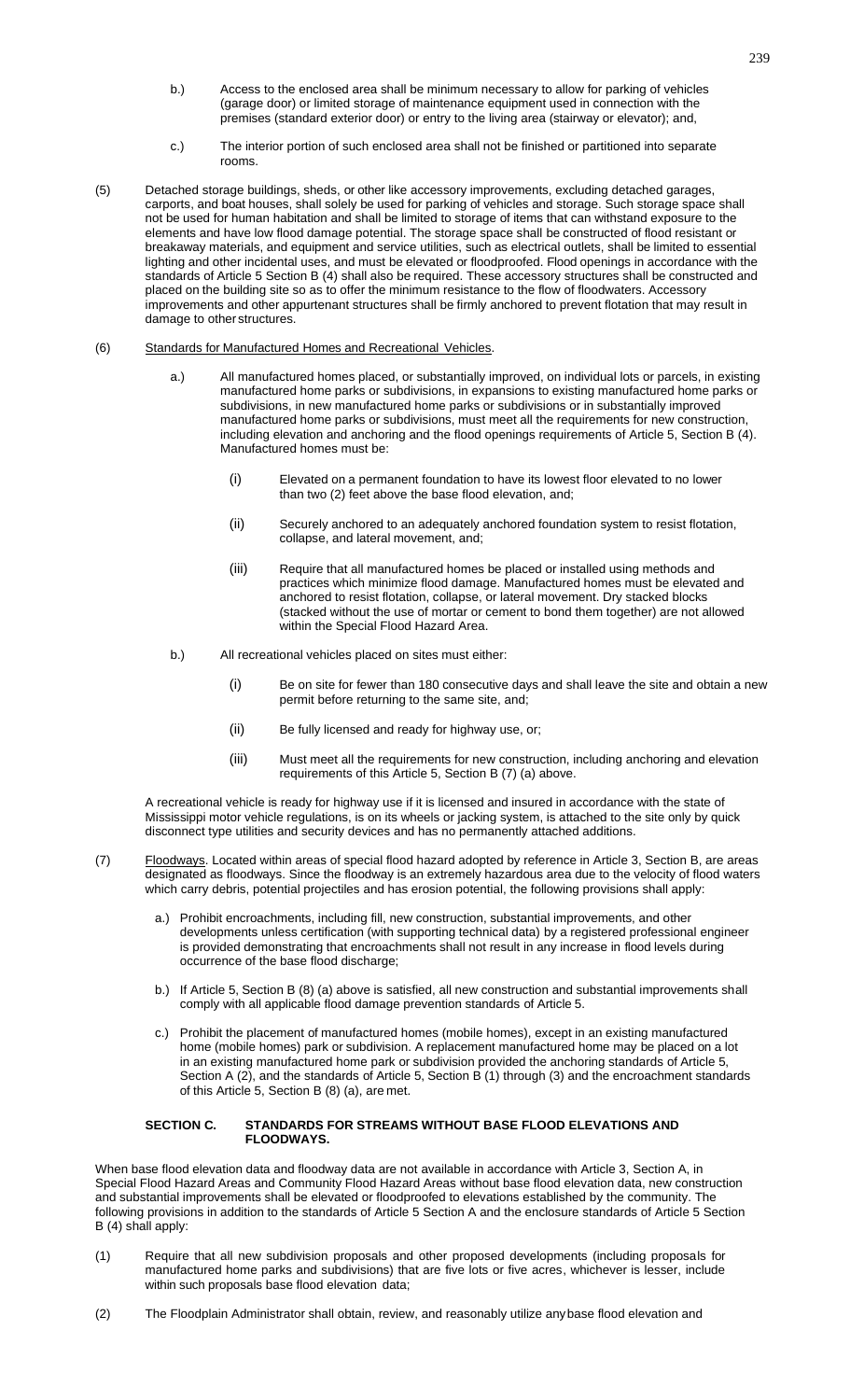floodway data available from a federal, state, or other source, in order to administer the provisions of Article 5. When such data are available, standards of Article 5, Section B, shall apply. If data is not available from Article 5 Section C (1) or outside sources, then the following provisions shall apply.

- (3) No encroachments, including fill material or other development, shall be located within a distance of the stream bank equal to five times the width of the stream at the top of the bank or twenty feet each side from the top of the bank, whichever is greater, unless certification by a registered professional engineer is provided demonstrating that such encroachment shall not result in any increase in flood levels during the occurrence of the base flood discharge. The enclosure standards of Article 5, Section B (4) shall apply.
- (4) Notify, in riverine situations, adjacent communities and the State Coordinating Office prior to any alteration or relocation of a watercourse and submit copies of such notifications to FEMA. Assure that the flood carrying capacity within the altered or relocated portion of any watercourse is maintained.
- (5) Require that all manufactured homes be placed or installed using methods and practices which minimize flood damage. Manufactured homes must be elevated and anchored to resist flotation, collapse, or lateral movement. Dry stacked blocks (stacked without the use of mortar or cement to bond them together) are not allowed within the Special Flood Hazard Area.

#### **SECTION D. STANDARDS FOR SUBDIVISION PROPOSALS AND OTHER PROPOSED DEVELOPMENT.**

- (1) All subdivision proposals shall be consistent with the need to minimize flood damage;
- (2) All subdivision proposals shallhave public utilities and facilities such as sewer, gas, electrical and water systems located and constructed to minimize flood damage;
- (3) All subdivision proposals shall have adequate drainage provided to reduce exposure to flood hazards, and;
- (4) Base flood elevation data shall be provided for all new subdivision proposals and other proposed development (including manufactured home parks and subdivisions), that are a single lot or five acres, whichever is the lesser.
- (5) All preliminary plans for platted subdivisions shall identify the flood hazard areas and elevations of the base flood.
- (6) All final subdivisions plats shall provide the boundary of the special flood hazard area, the floodway boundary, and the base flood elevation.

# **SECTION E. CRITICAL FACILITIES.**

Construction of new and substantially improved critical facilities shall be located outside the limits of the special flood hazard area (one percent chance floodplain). Construction of new critical facilities shall be permissible within the SFHA only if no feasible alternative site is available and access to the facilities remains available during a 0.2 percent chance flood. Critical facilities constructed within the SFHA shall have the lowest floor elevated three feet six inches (3'6") above the base flood elevation at the site (or to the 0.2 percent chance flood elevation whichever is greater). Floodproofing and sealing measures must be implemented to ensure that toxic substances will not be displaced by or released into floodwaters. Multiple access routes, elevated to or above the 0.2 percent flood elevation, shall be provided to all critical facilities to the maximum extent possible. Critical facilities must not only be protected to or above the 0.2 percent chance flood but must remain operable during such an event. The community's flood response plan must list facilities considered critical in a flood, since loss of access can cause a critical situation. Other facilities in low-risk flood zones that may also be needed to support flood response efforts must be included on the critical facility list. The use of any structure shall not be changed to a critical facility, where such a change in use will render the new critical facility out of conformance with this section. The list of the operators of the critical facilities affected by flooding must be updated at least annually, as part of the community critical facility planning procedures.

### **ARTICLE 6. VARIANCE PROCEDURES.**

### **SECTION A. DESIGNATION OF VARIANCE AND APPEALS BOARD.**

The Board of Alderman of the City of Collins shall hear and decide appeals and requests for variances from requirements of this ordinance.

# **SECTION B. DUTIES OF VARIANCE AND APPEALS BOARD.**

The board shall hear and decide appeals when it is alleged an error in any requirement, decision, or determination is made by the Floodplain Administrator in the enforcement or administration of this ordinance. Any person aggrieved by the decision of the board may appeal such decision to the Circuit Court*,* as provided in Mississippi Code Annotated, § 11-51-75 (1972).

# **SECTION C. VARIANCE PROCEDURES.**

In passing upon such applications, the Board of Alderman shall consider all technical evaluations, relevant factors, and standards specified in other sections of this ordinance, and:

- (1) The evaluation must be based on the characteristics unique to that property and not be shared by adjacent parcels. The characteristics must pertain to the land itself, not to the structure, its inhabitants, or its owners;
- (2) Variances should never be granted for multiple lots, phases of subdivisions, or entire subdivisions;
- (3) The danger that materials may be swept onto other lands to the injury of others;
- (4) The danger of life and property due to flooding or erosion damage;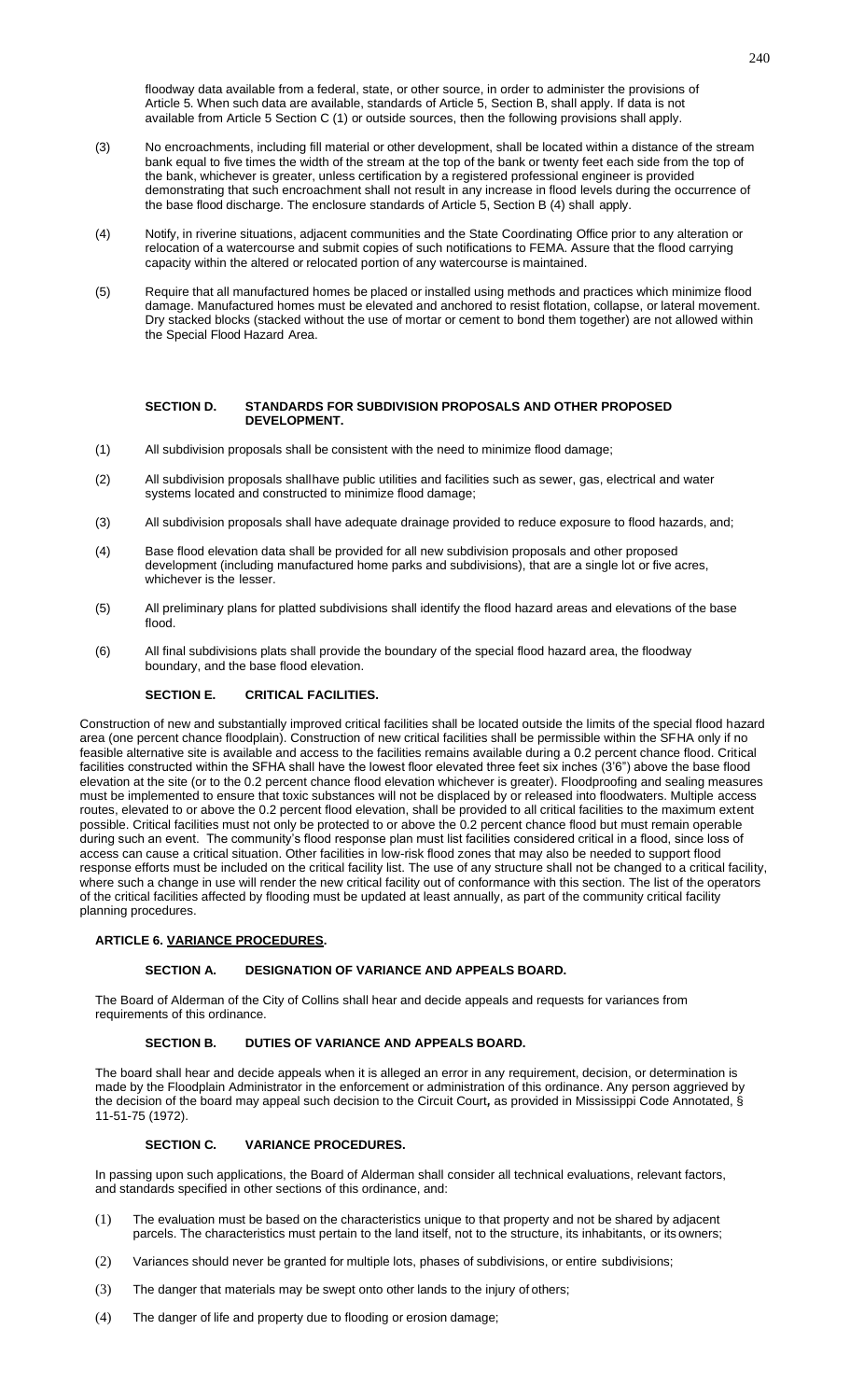- (5) The susceptibility of the proposed facility and its contents to flood damage and the effect of such damage on the individual owner and the community;
- (6) The importance of the services provided by the proposed facility to the community;
- (7) The necessity of the facility to be at a waterfront location, where applicable;
- (8) The availability of alternative locations for the proposed use which are not subject to flooding or erosion damage;
- (9) The compatibility of the proposed use with existing and anticipated development;
- (10) The relationship of the proposed use to the comprehensive plan and floodplain management program for that area;
- (11) The safety of access to the property in times of flood for ordinary and emergency vehicles;
- (12) The expected heights, velocity, duration, rate of rise, and sediment transport of the floodwaters and the effects of wave action, if applicable, expected at the site, and;
- (13) The costs of providing governmental services during and after flood conditions, including maintenance and repair of public utilities and facilities such as sewer, gas, electrical, and water systems, and streets and bridges and culverts.
- (14) Upon consideration of factors listed above, and the purpose of this ordinance, the Board of Alderman may attach such conditions to the granting of variances as it deems necessary to further the purposes of this ordinance.
- (15) Variances shall not be issued within any designated floodway if any increase in flood levels during the base flood discharge would result.

#### **SECTION D. CONDITIONS FOR VARIANCES.**

- (1) Variances shall only be issued when there is:
	- a.) A showing of good and sufficient cause;
	- b.) A determination that failure to grant the variance would result in exceptional hardship, and;
	- c.) A determination that the granting of a variance will not result in increased flood heights, additional threats to public expense, create nuisance, cause fraud on or victimization of the public, or conflict with existing local laws or ordinances.
- (2) The provisions of this ordinance are minimum standards for flood loss reduction; therefore, any deviation from the standards must be weighed carefully. Variances shall only be issued upon a determination that the variance is the minimum necessary deviation from the requirements of this ordinance, considering the flood hazard, to afford relief. In the instance of a Historic Structure, a determination that the variance is the minimum necessary so as not to destroy the historic character and design of the building. (See Article 6, Section F.)
- (3) Any applicant to whom a variance is granted shall be given written notice specifying the difference between the base flood elevation and the elevation to which the lowest floor is to be built and stating that the cost of flood insurance will be commensurate with the increased risk resulting from the reduced lowest floor elevation.
- (4) The Floodplain Administrator shall maintain the records of all appeal actions and report any variances to the Federal Emergency Management Agency and Mississippi Emergency Management Agency upon request. (See Article 6 Section E.)
- (5) Upon consideration of the factors listed above and the purposes of this ordinance, the Board of Alderman may attach such conditions to the granting of variances as it deems necessary to further the purposes of this ordinance.
- (6) Variances shall not be issued "after the fact."

### **SECTION E. VARIANCE NOTIFICATION.**

Any applicant to whom a variance is granted shall be given written notice over the signature of a community official that:

- (1) The issuance of a variance to construct a structure below the base flood elevation will result in increased premium rates for flood insurance up to amounts as high as \$25 for \$100 of insurance coverage, and;
- (2) Such construction below the base flood level increases risks to life and property. A copy of the notice shall be recorded by the Floodplain Administrator in the Office of the Chancery Clerk and shall be recorded in a manner so that it appears in the chain of title of the affected parcel of land.

The Floodplain Administrator will maintain a record of all variance actions, including justification for their issuance, and report such variances to the Federal Emergency Management Agency and the Mississippi Emergency Management Agency upon request.

# **SECTION F. HISTORIC STRUCTURES.**

Variances may be issued for the repair or rehabilitation of "historic structures" only upon a determination that the proposed repair or rehabilitation will not preclude the structure's continued designation as a "historic structure" and the variance is the minimum to preserve the historic character and design of the structure.

# **SECTION G. SPECIAL CONDITIONS.**